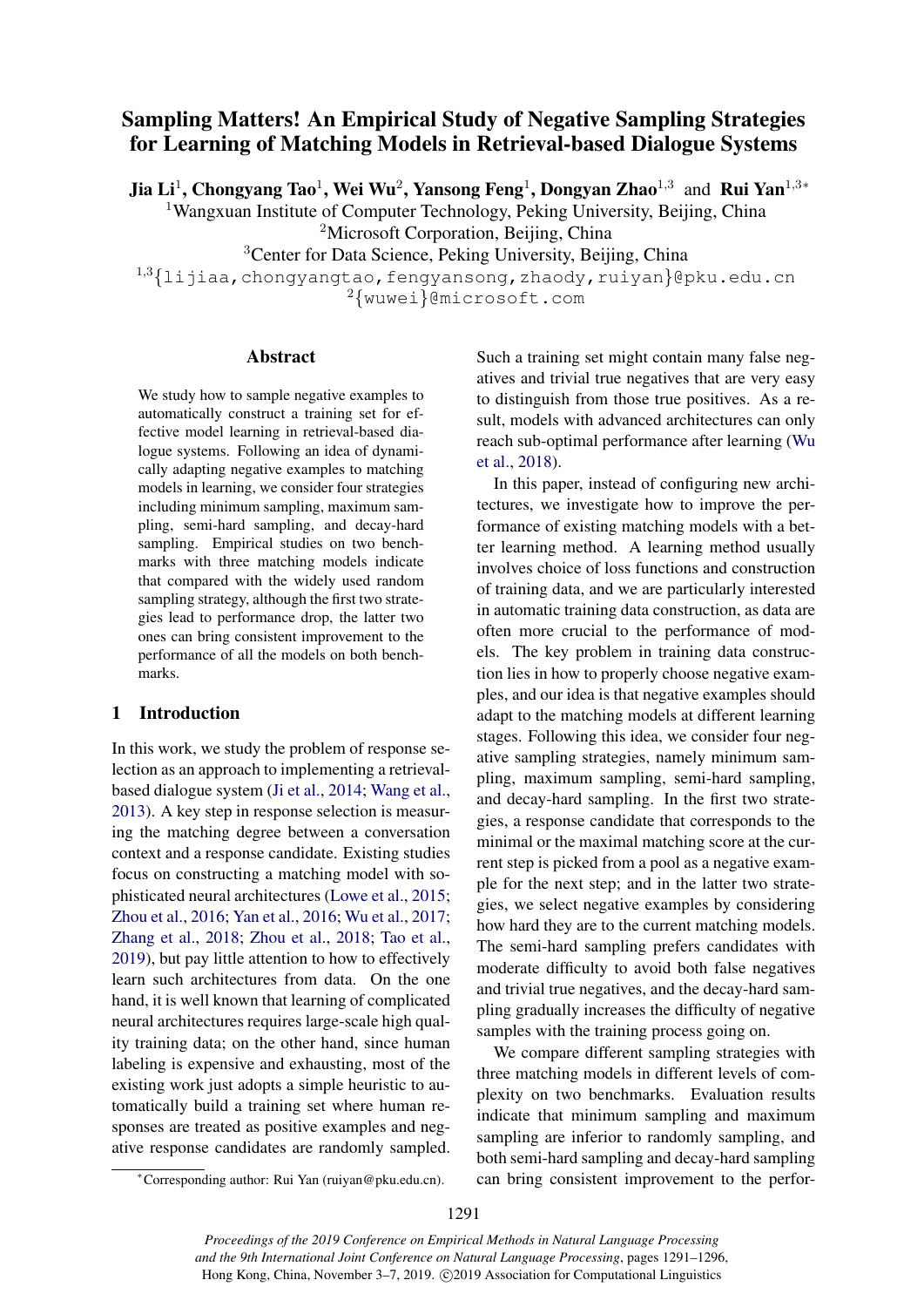mance of all the three models on both data sets.

Our contributions include (1) a systematic comparison of different sampling strategies with two benchmarks; and (2) proposal of semi-hard and decay-hard negative sampling strategies that can generally improve the performance of existing matching models on benchmarks.

# 2 Learning a Matching Model for Response Selection

Suppose that  $\mathcal{D} = \{(c_i, \{r_{i,j}^+\}_{j=1}^{n_i^+}, \{r_{i,k}^-\}_{k=1}^{n_i^-})\}_{i=1}^N$ is a training set, where  $c_i$  is a conversation context,  $\forall j \in \{1, \ldots, n_i^+\}, r_{i,j}^+$  is a positive response candidate that properly replies to  $c_i$ , and  $\forall k \in \{1, \ldots, n_i^-\}, r_{i,k}^-\$  is a negative response candidate that is used to indicate errors in responding to a model, then the learning problem of response selection is to estimate a matching model  $g(\cdot, \cdot)$ from  $D$ , which can be formulated as

$$
\underset{\Theta}{\operatorname{argmin}} \sum_{i=1}^{N} \Big[ \sum_{j=1}^{n_i^{+}} L(+1, g(c_i, r_{i,j}^{+})) + \sum_{k=1}^{n_i^{-}} L(-1, g(c_i, r_{i,k}^{-})) \Big] \tag{1}
$$

where  $\Theta$  are the parameters of  $g(\cdot, \cdot)$ , and  $L(\cdot, \cdot)$  is a loss function.

In practice,  $L(\cdot, \cdot)$  is usually set as cross entropy, then the remaining problems become (1) how to define  $g(\cdot, \cdot)$ ; and (2) how to construct  $D$ given that large-scale human labeling is infeasible. Existing work has paid enough effort to solving Problem (1), but only adopts a simple heuristic for Problem (2) where human responses are treated as  ${r_{i,j}^+}_{j=1}^{n_i^+}$  (a common case is  $n_i^+ = 1$  since only one response is available for a specific context), and some randomly sampled responses are utilized as  $\{r_{i,k}^{-}\}_{k=1}^{n_{i}^{-}}$ . The problem with this heuristic is that there is no guarantee on what responses will be sampled as  $\{r_{i,k}^{-}\}_{k=1}^{n_{i}^{-}}$ : some of them could be false negatives, and some could be too trivial to recognize. The clear drawback of random sampling motivates us to pursue better negative sampling strategies in training data construction, as will be elaborated in the next section.

# <span id="page-1-2"></span>3 Model Adaptive Negative Sampling

Our idea is to dynamically adapt negative examples to matching models in learning. The idea is inspired by how human learn knowledge: they adjust their learning materials according to their learning progress. Based on this idea, we consider four strategies to sample negative examples:

Minimum sampling: the strategy used to be exploited in answer selection [\(Rao et al.,](#page-4-5) [2016\)](#page-4-5), and here we apply it to response selection for open domain dialogue systems. Suppose that  $\hat{g}(\cdot,\cdot)$  is a matching model obtained from the  $t$ -th minibatch, then in the  $(t + 1)$ -th mini-bach, we try to select the easiest negative example for a context  $c$ according to  $\hat{q}(\cdot, \cdot)$ , which can be formulated as

$$
\underset{r^{-} \in \mathcal{R}^{-}}{\operatorname{argmin}} \hat{g}(c, r^{-}),\tag{2}
$$

where  $\mathcal{R}^-$  is a pool of negative examples for c.

Maximum sampling: similar to minimum sampling, the strategy is also borrowed from answer selection [\(Rao et al.,](#page-4-5) [2016\)](#page-4-5), but attempts to select the hardest negative example by

$$
\underset{r^- \in \mathcal{R}^-}{\operatorname{argmax}} \hat{g}(c, r^-),\tag{3}
$$

Semi-hard sampling: the first two strategies might be too aggressive, as the easiest negative example could bring no new information to  $\hat{q}(\cdot,\cdot)$ , and the hardest one could be a false negative. To avoid both cases, we propose a semi-hard sampling strategy which selects a negative sample with moderate difficulty. Formally, the strategy is defined as

<span id="page-1-1"></span>
$$
\underset{r^{-} \in \mathcal{R}^{-}}{\operatorname{argmin}} \, |\hat{g}(c, r^{+}) - \hat{g}(c, r^{-}) - \alpha|, \qquad (4)
$$

where  $r^+$  is the positive response candidate of  $c^1$  $c^1$ , and  $\alpha$  is a constant. In Equation [\(4\)](#page-1-1), we exploit  $\alpha$  as a margin to control the distance of matching degree between the selected  $r^-$  and  $r^+$ . The one with a matching degree closest to  $\hat{g}(c, r^+) - \alpha$  is picked as a negative example.

Decay-hard sampling: to imitate the behavior that human gradually increase the difficulty of their learning materials at different stages, we propose a decay-hard sampling strategy which decays the margin in Equation [\(4\)](#page-1-1) with the training process going on. Specifically, we consider two methods, namely exponential decay and linear decay.

,

<span id="page-1-0"></span><sup>&</sup>lt;sup>1</sup>We assume that only one positive example is available as a common case, otherwise  $\hat{q}(c, r^+)$  is replaced with  $\min_{r^+ \in \mathcal{R}^+} \hat{g}(c, r^+).$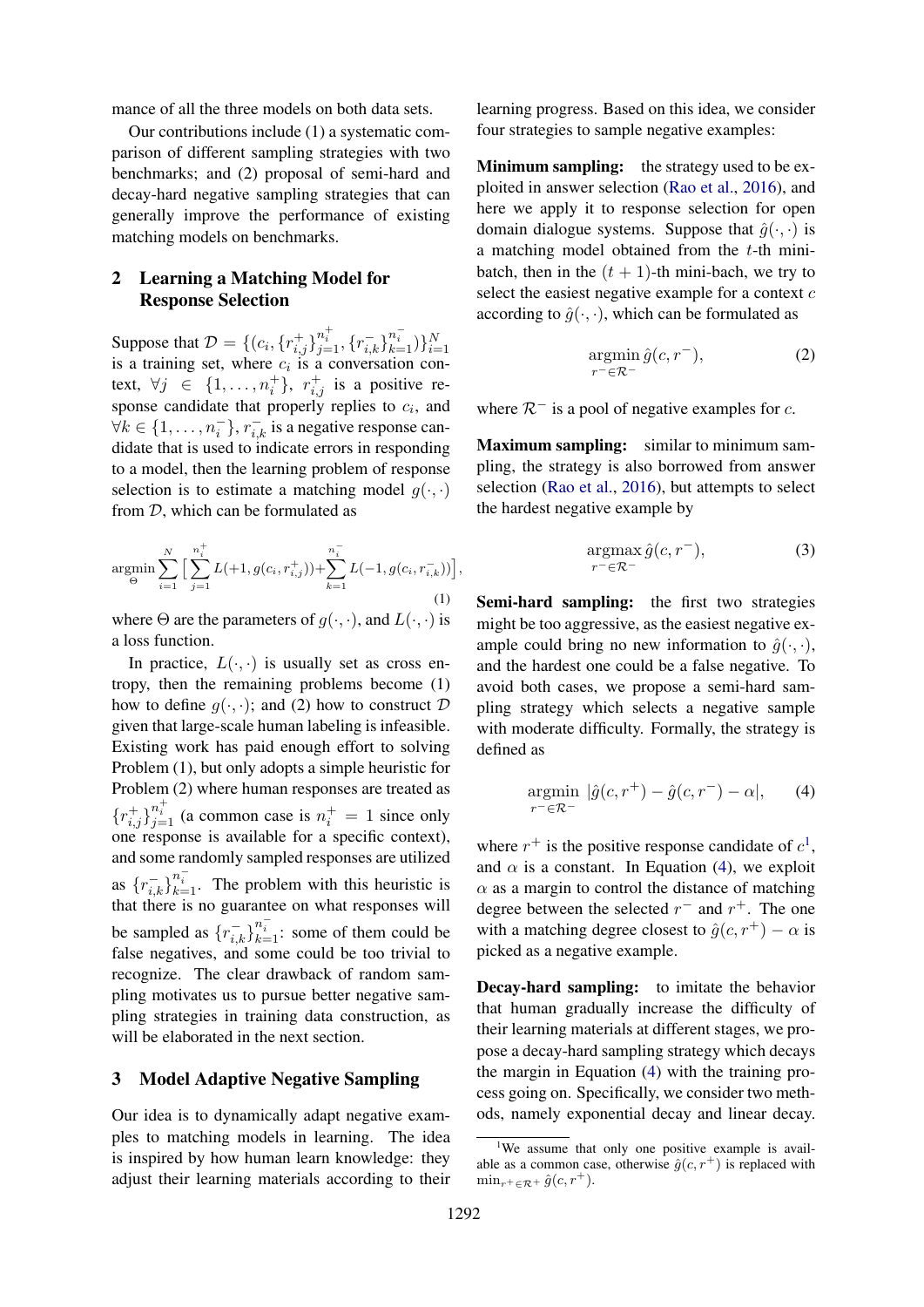In the first method, the margin shrinks in a exponential speed. In the t-th mini-bach, the margin  $\alpha_t$ is defined by

$$
\alpha_t = \varphi \times \exp(\omega \times t), \tag{5}
$$

where  $0 < \varphi < 1$  and  $-1 < \omega < 0$  are parameters. In the second method, the margin linearly becomes small with the training steps, which is given by

$$
\alpha_t = \lambda \times t + \theta,\tag{6}
$$

where  $0 < \theta < 1$  and  $, -1 < \lambda < 0$  are parameters. We carefully choose  $\theta$  and  $\lambda$  to make sure that  $\alpha_t > 0$ ,  $\forall t \in \{1, ..., T\}$ , where T refers to the maximum number of iterations.

Note that descriptions above assume that for each context, only one negative example is selected from the pool. This is for a fair comparison with random sampling on benchmarks, as most of the existing work [\(Wu et al.,](#page-5-2) [2017;](#page-5-2) [Zhou et al.,](#page-5-4) [2018\)](#page-5-4) utilizes one negative example per context in training. It is easy to extend the strategies to sample multiple negative examples (e.g., by picking the top l examples with matching scores closest to  $\hat{g}(c, r^+)$  –  $\alpha$  in semi-hard sampling).

# 4 Experiments

We compare different sampling strategies on two benchmarks.

# <span id="page-2-1"></span>4.1 Experimental Setup

The first data set we use is the Ubuntu Dialogue Corpus [\(Lowe et al.,](#page-4-2) [2015\)](#page-4-2) collected from chat logs of the Ubuntu Forum. We use the version provided by [Xu et al.](#page-5-5) [\(2017\)](#page-5-5). The data contains 1 million context-response pairs for training, and 0.5 million pairs for validation and test.

Following [\(Lowe et al.,](#page-4-2) [2015\)](#page-4-2), we employ recall at position k in n candidates  $(R_n@k)$  as evaluation metrics.

Besides the Ubuntu data, we also choose the Douban Conversation Corpus [\(Wu et al.,](#page-5-2) [2017\)](#page-5-2) as an experimental data set. The data consists of multi-turn Chinese conversations collected from Douban group<sup>[2](#page-2-0)</sup>. There are 1 million contextresponse pairs for training, 50 thousand pairs for validation, and 6, 670 pairs for test.

Following [\(Wu et al.,](#page-5-2) [2017\)](#page-5-2), we employ  $R_n@$ ks, mean average precision (MAP), mean reciprocal rank (MRR)[\(Voorhees et al.,](#page-4-6) [1999\)](#page-4-6) and precision at position 1 (P@1) as evaluation metrics.

#### 4.2 Matching Models

The following matching models are selected:

Dual-LSTM [\(Lowe et al.,](#page-4-2) [2015\)](#page-4-2): the model individually encodes a context and a response candidate with LSTMs, and then calculates a matching score based on the final states of the two LSTMs.

SMN [\(Wu et al.,](#page-5-2) [2017\)](#page-5-2): the model lets each utterance in a context interact with a response, and forms the interaction matrices into a matching vector with CNN. The matching vectors are finally accumulated with an RNN as a matching score.

DAM [\(Zhou et al.,](#page-5-4) [2018\)](#page-5-4): the model performs matching in a similar manner as SMN but represents a context and a response candidate with stacked self-attention and cross-attention.

In terms of both complexity and performance under random sampling, Dual-LSTM<SMN<DAM. Regarding to baselines, we consider two random sampling strategies. The first one is a static strategy where negative examples are fixed in the entire learning procedure. This is how existing work learns a matching model with the data described in Section [4.1,](#page-2-1) and we denote the model as Model-Base. The second one is a dynamic strategy where in each mini-batch, a negative example is randomly sampled from  $\mathcal{R}^-$ . This is a simplification of model adaptive sampling strategies, and we denote a model learned with this strategy as Model-Rand. We denote a model trained with minimum sampling, maximum sampling, semi-hard sampling, exponential decay-hard sampling, and linear decay-hard sampling as Model-Min, Model-Max, Model-Semi, Model-EDecay, and Model-LDecay respectively. All models are implemented with TensorFlow and tuned on the validation sets. We make sure that Model-Base achieves the performance on both data sets as that reported in [\(Zhou et al.,](#page-5-4) [2018\)](#page-5-4).

#### 4.3 Implementation Details

For static random sampling, we just use the published training sets of both data. For the remaining sampling strategies, we randomly sample 10  $resposes<sup>3</sup>$  $resposes<sup>3</sup>$  $resposes<sup>3</sup>$  for each context from the training sets as a pool of negative examples at each epoch. Every time, one response is sampled from the pool as a negative example for a context. Models trained with different sampling strategies are

<span id="page-2-0"></span><sup>2</sup><https://www.douban.com/group>

<span id="page-2-2"></span><sup>&</sup>lt;sup>3</sup>We set the size of  $\mathcal{R}^-$  as 10 to balance efficacy and efficiency.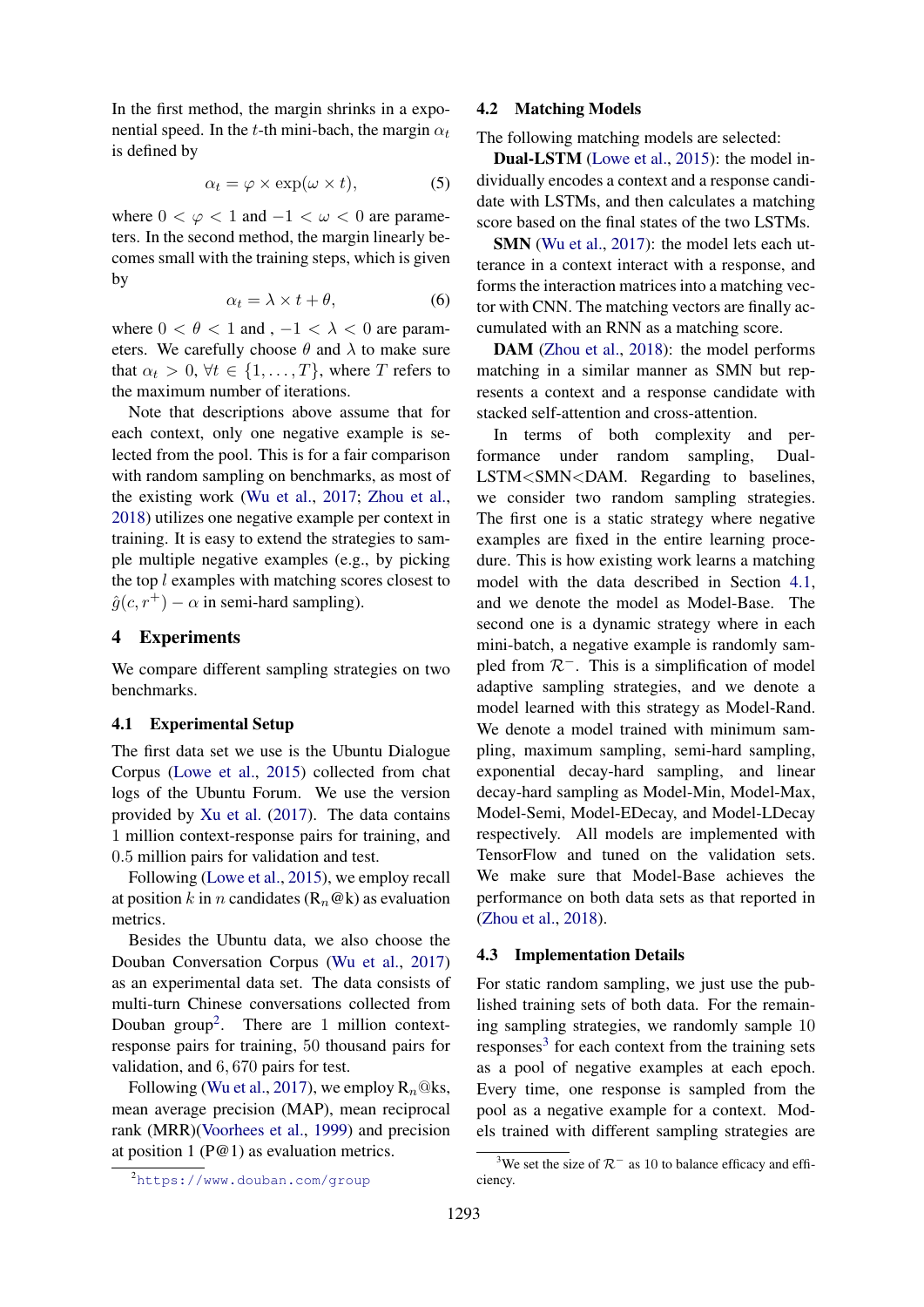<span id="page-3-0"></span>

| Metrics           | <b>Ubuntu Corpus</b> |                       |              |              | Douban Conversation Corpus |            |       |                       |              |              |
|-------------------|----------------------|-----------------------|--------------|--------------|----------------------------|------------|-------|-----------------------|--------------|--------------|
| <b>Strategies</b> | $R_2@1$              | $\overline{R_{10}}@1$ | $R_{10}$ @ 2 | $R_{10}$ @ 5 | <b>MAP</b>                 | <b>MRR</b> | P@1   | $\overline{R_{10}}@1$ | $R_{10}$ @ 2 | $R_{10}$ @ 5 |
| Dual-LSTM-Base    | 0.901                | 0.638                 | 0.784        | 0.949        | 0.485                      | 0.527      | 0.320 | 0.187                 | 0.343        | 0.720        |
| Dual-LSTM-Rand    | 0.909                | 0.691                 | 0.818        | 0.952        | 0.541                      | 0.581      | 0.395 | 0.236                 | 0.396        | 0.742        |
| Dual-LSTM-Min     | 0.832                | 0.561                 | 0.640        | 0.883        | 0.446                      | 0.495      | 0.298 | 0.164                 | 0.312        | 0.664        |
| Dual-LSTM-Max     | 0.839                | 0.579                 | 0.672        | 0.898        | 0.477                      | 0.510      | 0.300 | 0.178                 | 0.323        | 0.689        |
| Dual-LSTM-LDecay  | 0.915                | 0.701                 | 0.830        | 0.955        | 0.543                      | 0.586      | 0.405 | 0.242                 | 0.402        | 0.749        |
| Dual-LSTM-EDecay  | 0.916                | 0.703                 | 0.833        | 0.957        | 0.544                      | 0.588      | 0.406 | 0.245                 | 0.403        | 0.752        |
| Dual-LSTM-Semi    | 0.918                | 0.706                 | 0.835        | 0.958        | 0.546                      | 0.591      | 0.408 | 0.246                 | 0.405        | 0.754        |
| SMN-Base          | 0.926                | 0.726                 | 0.847        | 0.961        | 0.529                      | 0.569      | 0.397 | 0.233                 | 0.396        | 0.724        |
| SMN-Rand          | 0.931                | 0.753                 | 0.859        | 0.963        | 0.543                      | 0.587      | 0.406 | 0.240                 | 0.407        | 0.751        |
| SMN-Min           | 0.850                | 0.569                 | 0.714        | 0.920        | 0.521                      | 0.563      | 0.384 | 0.229                 | 0.387        | 0.718        |
| SMN-Max           | 0.859                | 0.667                 | 0.789        | 0.944        | 0.523                      | 0.565      | 0.388 | 0.227                 | 0.392        | 0.721        |
| SMN-LDecay        | 0.933                | 0.759                 | 0.861        | 0.965        | 0.549                      | 0.600      | 0.421 | 0.253                 | 0.410        | 0.755        |
| SMN-EDecay        | 0.933                | 0.760                 | 0.862        | 0.966        | 0.552                      | 0.602      | 0.424 | 0.261                 | 0.412        | 0.758        |
| SMN-Semi          | 0.934                | 0.762                 | 0.865        | 0.967        | 0.554                      | 0.605      | 0.425 | 0.253                 | 0.412        | 0.759        |
| DAM-Base          | 0.938                | 0.767                 | 0.874        | 0.969        | 0.550                      | 0.601      | 0.427 | 0.254                 | 0.410        | 0.757        |
| DAM-Rand          | 0.940                | 0.777                 | 0.878        | 0.971        | 0.563                      | 0.612      | 0.436 | 0.261                 | 0.427        | 0.783        |
| DAM-Min           | 0.923                | 0.721                 | 0.841        | 0.958        | 0.539                      | 0.585      | 0.408 | 0.247                 | 0.407        | 0.744        |
| DAM-Max           | 0.928                | 0.736                 | 0.852        | 0.962        | 0.551                      | 0.596      | 0.421 | 0.258                 | 0.411        | 0.754        |
| DAM-LDecay        | 0.942                | 0.784                 | 0.880        | 0.973        | 0.573                      | 0.617      | 0.442 | 0.270                 | 0.437        | 0.789        |
| DAM-EDecay        | 0.943                | 0.784                 | 0.882        | 0.973        | 0.575                      | 0.621      | 0.444 | 0.272                 | 0.439        | 0.793        |
| DAM-Semi          | 0.944                | 0.785                 | 0.883        | 0.974        | 0.580                      | 0.623      | 0.450 | 0.279                 | 0.443        | 0.796        |

Table 1: Evaluation results of different sampling strategies on the two data sets. Numbers in bold indicate the best strategies for the corresponding models on specific metrics.

tuned with the same validation sets and evaluated with the same test sets (i.e., the original released sets). We vary  $\alpha$  in semi-hard sampling in {0.01, 0.03, 0.05, 0.07, 0.09, 0.1, 0.3, 0.5}, and choose 0.07. In decay-hard sampling, we set  $\omega$ ,  $\varphi$ ,  $\lambda$ , and  $\theta$  as  $-1.5e - 5$ , 0.1,  $-8.75e - 7$ , and 0.1 on respectively.

# 4.4 Evaluation Results

Table [1](#page-3-0) reports evaluation results on the two data sets. We can see that both semi-hard sampling and decay-hard sampling can generally improve the three matching models on both data sets. Minimum sampling and maximum sampling are consistently worse than random sampling, which verified the statement we make in Section [3](#page-1-2) that the two strategies are too aggressive. Decay-hard sampling is a little worse than semi-hard sampling. The reason might be that false negatives are introduced to learning by decay-hard at late stages of training. Dynamic random sampling is better than static random sampling, because models can leverage more negative examples from the pool. It is worth noting that the proposed sampling strategies does not change the elapsed time for prediction, despite a little more training time. On the other hand, we do see improvement on the two data sets. Therefore, we believe it is worth paying a little more training time but obtaining the improvement.

Besides the comparison of different sampling

<span id="page-3-1"></span>

Figure 1: The effect of  $\alpha$  to semi-hard sampling on the Ubuntu data. Dashed lines represent performance of the dynamic random sampling strategy.

strategies, we are also interested in how the hyperparameter  $\alpha$  affects the performance of semi-hard sampling. Figure [1](#page-3-1) shows how the performance of SMN and DAM changes with respect to different margins (i.e.,  $\alpha$ ). We observe a similar trend for both models: they first increase monotonically until the margin reaches 0.07, and then drop as the margin increases. Particularly, the performance of both models with the semi-hard sampling strategy is worse than that with the random sampling strategy when the margin reaches 0.5. The reason behind the phenomenon is that when the margin is small, semi-hard sampling is similar to maximum sampling and will introduce false negatives into learning, while when the margin is large, semihard sampling is like minimum sampling and is prone to provide trivial samples to learning.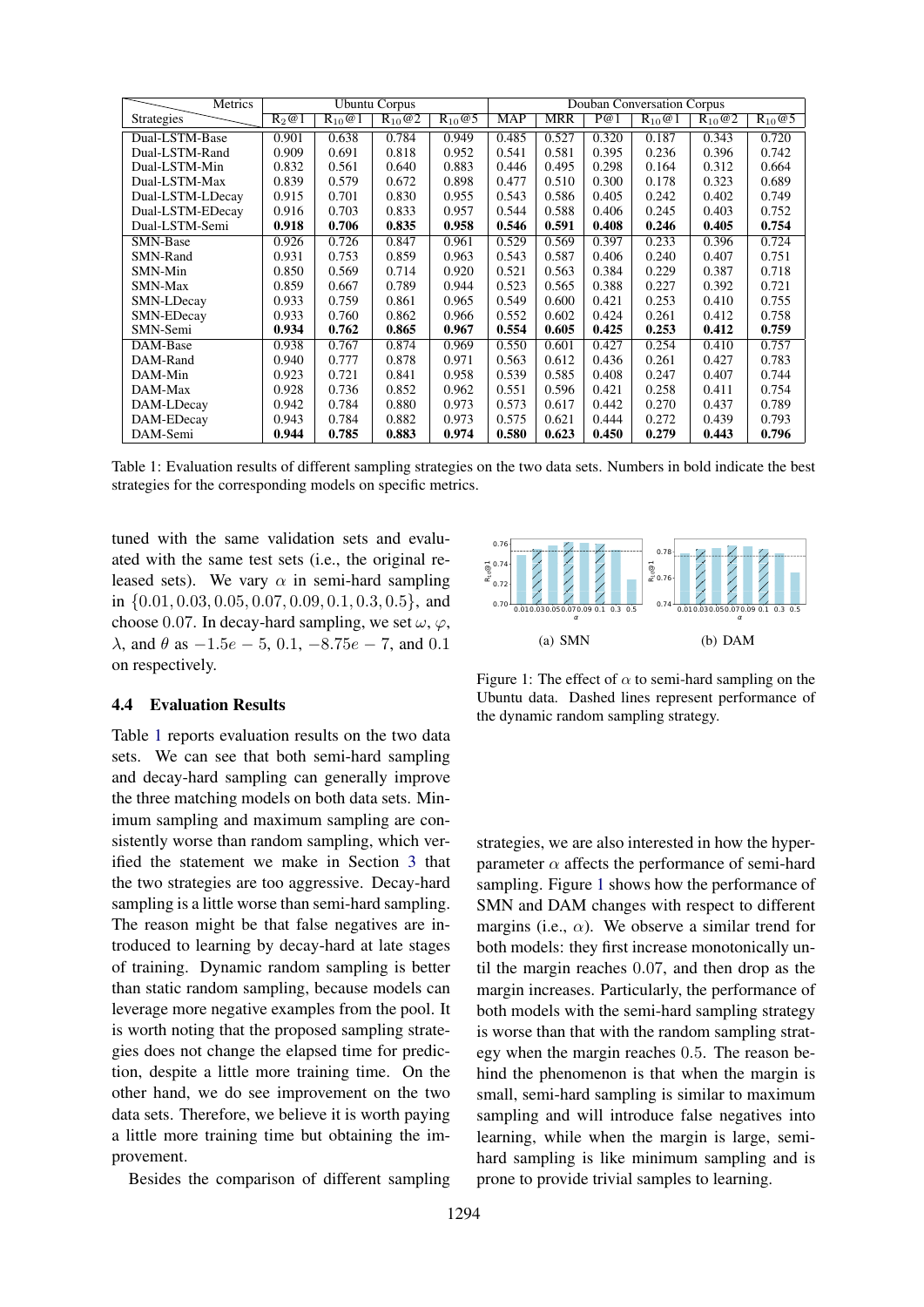# 5 Related works

Negative sampling strategies have been studied in many machine learning tasks. In the computer vision fields, [Faghri et al.](#page-4-7) [\(2017\)](#page-4-7) studies hard negatives and introduces a simple change to common loss function on image-caption retrieval tasks. [Guo et al.](#page-4-8) [\(2018\)](#page-4-8) proposes a fast negative sampler which chooses negative examples that are most likely to meet the requirements of violation according to the latent factors of image. In natural language processing fields, [Kotnis and Nas](#page-4-9)[tase](#page-4-9) [\(2017\)](#page-4-9) analyses the impact of negative sampling strategies on the performance of link prediction in knowledge graphs. [Saeidi et al.](#page-4-10) [\(2017\)](#page-4-10) studies the affect of a tailored sample strategy on the performance of document retrieval task. [Rao](#page-4-5) [et al.](#page-4-5) [\(2016\)](#page-4-5) uses three negative strategies to select the most informative negative samples on the pairwise ranking model for answer selection. [Xu](#page-5-6) [et al.](#page-5-6) [\(2015\)](#page-5-6) introduces a straightforward negative sampling strategy to improve the assignment of subjects and objects on a convolution neural network. To our best knowledge, this is the first work to empirical study of negative sampling strategies for learning of matching models in multi-turn retrieval-based dialogue systems, which may enlighten future works in the learning of retrievalbased dialogue systems.

# 6 Conclusions

We present minimum sampling, maximum sampling, semi-hard sampling, and decay-hard sampling as four model adaptive negative sampling strategies to learn a matching model for retrievalbased dialogue systems. Evaluation results with three models on two benchmarks indicate that although minimum sampling and maximum sampling are worse than random sampling, both semihard sampling and decay-hard sampling can generally improve the performance of the models on both data sets. In the future, we would like to extend our negative sampling strategies to other tasks.

# Acknowledgments

We thank the reviewers for their valuable comments. This work was supported by the National Key Research and Development Program of China (No. 2017YFC0804001), the National Science Foundation of China (NSFC No. 61876196, NSFC No. 61828302, and NSFC No. 61672058).

### References

- <span id="page-4-7"></span>Fartash Faghri, David J Fleet, Jamie Ryan Kiros, and Sanja Fidler. 2017. Vse++: Improving visualsemantic embeddings with hard negatives. *arXiv preprint arXiv:1707.05612*.
- <span id="page-4-8"></span>Guibing Guo, Songlin Zhai, Fajie Yuan, Yuan Liu, and Xingwei Wang. 2018. Vse-ens: Visual-semantic embeddings with efficient negative sampling. In *Thirty-Second AAAI Conference on Artificial Intelligence*.
- <span id="page-4-0"></span>Zongcheng Ji, Zhengdong Lu, and Hang Li. 2014. An information retrieval approach to short text conversation. *arXiv preprint arXiv:1408.6988*.
- <span id="page-4-9"></span>Bhushan Kotnis and Vivi Nastase. 2017. Analysis of the impact of negative sampling on link prediction in knowledge graphs. *arXiv preprint arXiv:1708.06816*.
- <span id="page-4-2"></span>Ryan Lowe, Nissan Pow, Iulian Serban, and Joelle Pineau. 2015. [The ubuntu dialogue corpus: A large](https://doi.org/10.18653/v1/W15-4640) [dataset for research in unstructured multi-turn dia](https://doi.org/10.18653/v1/W15-4640)[logue systems.](https://doi.org/10.18653/v1/W15-4640) In *Proceedings of the 16th Annual Meeting of the Special Interest Group on Discourse and Dialogue*, pages 285–294.
- <span id="page-4-5"></span>Jinfeng Rao, Hua He, and Jimmy Lin. 2016. Noisecontrastive estimation for answer selection with deep neural networks. In *Proceedings of the 25th ACM International on Conference on Information and Knowledge Management*, pages 1913–1916. ACM.
- <span id="page-4-10"></span>Marzieh Saeidi, Ritwik Kulkarni, Theodosia Togia, and Michele Sama. 2017. The effect of negative sampling strategy on capturing semantic similarity in document embeddings. In *Proceedings of the 2nd Workshop on Semantic Deep Learning (SemDeep-2)*, pages 1–8.
- <span id="page-4-3"></span>Chongyang Tao, Wei Wu, Can Xu, Wenpeng Hu, Dongyan Zhao, and Rui Yan. 2019. [One time of](https://www.aclweb.org/anthology/P19-1001) [interaction may not be enough: Go deep with an](https://www.aclweb.org/anthology/P19-1001) [interaction-over-interaction network for response se](https://www.aclweb.org/anthology/P19-1001)[lection in dialogues.](https://www.aclweb.org/anthology/P19-1001) In *Proceedings of the 57th Annual Meeting of the Association for Computational Linguistics*, pages 1–11, Florence, Italy. Association for Computational Linguistics.
- <span id="page-4-6"></span>Ellen M Voorhees et al. 1999. The trec-8 question answering track report. In *Trec*, volume 99, pages 77– 82. Citeseer.
- <span id="page-4-1"></span>Hao Wang, Zhengdong Lu, Hang Li, and Enhong Chen. 2013. [A dataset for research on short-text](http://aclweb.org/anthology/D13-1096) [conversations.](http://aclweb.org/anthology/D13-1096) In *Proceedings of the 2013 Conference on Empirical Methods in Natural Language Processing*, pages 935–945.
- <span id="page-4-4"></span>Yu Wu, Wei Wu, Zhoujun Li, and Ming Zhou. 2018. Learning matching models with weak supervision for response selection in retrieval-based chatbots. *arXiv preprint arXiv:1805.02333*.